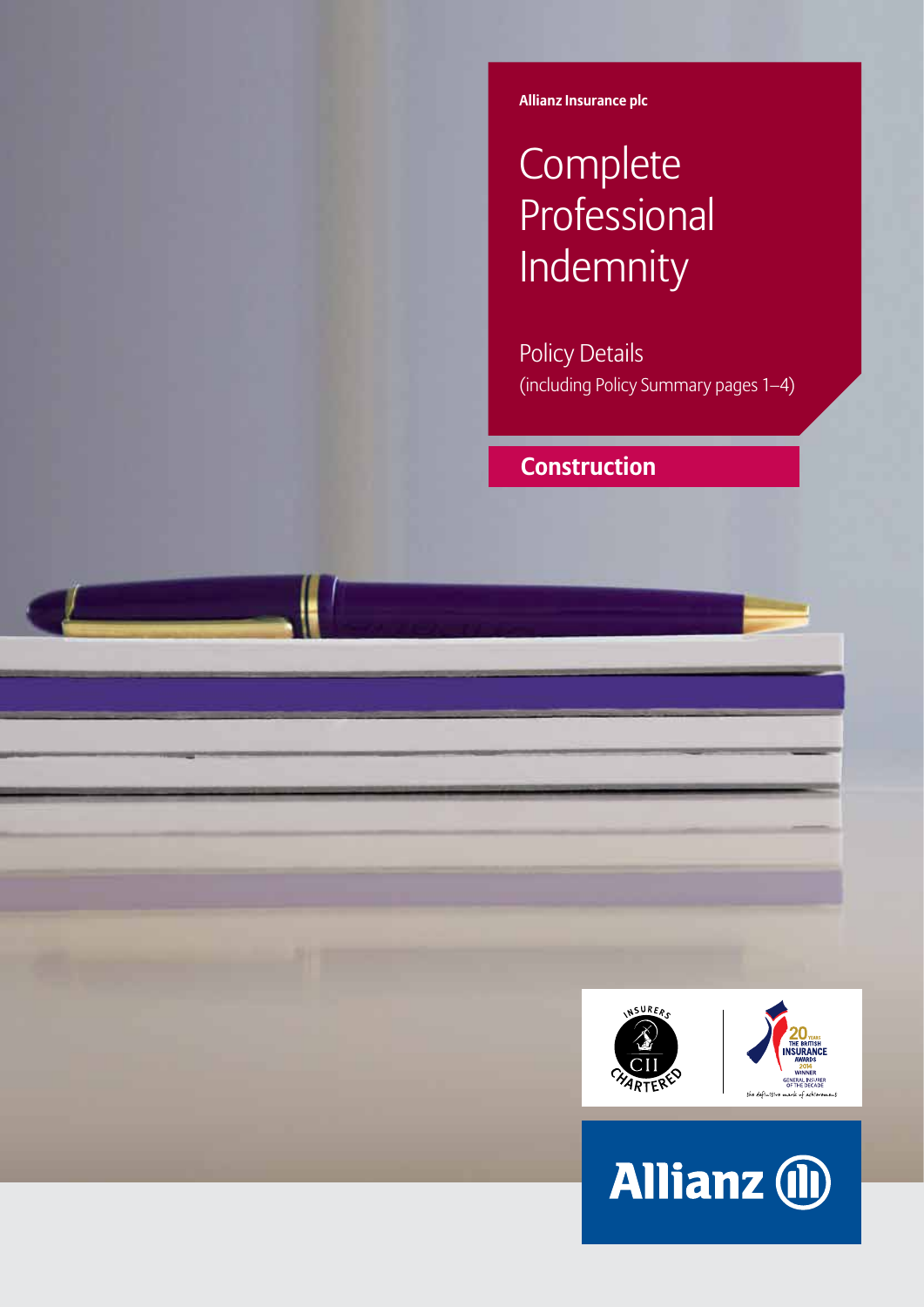# Policy Summary



This is a Policy Summary only and does not contain full terms and conditions of the contract of insurance. Some covers are optional and will only apply if you have selected them. Full terms and conditions can be found in the policy documents, a copy of which is available on request.

## What is Professional Indemnity Insurance?

Professional Indemnity insurance covers your legal liability arising from your professional services in the event that a third party claims to have suffered a loss as a result of your professional negligence.

Professionals may owe a duty of care to anybody who might reasonably rely upon the service or advice they have provided. In today's commercial world, clients expect high standards of service and are more inclined to resort to litigation when such standards have not been met.

Professional Indemnity insurance is designed to provide protection against such claims, providing an indemnity for damages which are awarded against your business, for legal costs in defending the claim and for costs that may be awarded against you subject to the policy terms and conditions.

Any business or person who provides services such as advice, design, or offers their skills or knowledge services in a professional category should consider Professional Indemnity insurance.

This Professional Indemnity insurance Policy is underwritten by Allianz Insurance plc.

## What is the policy duration?

This policy has a 12 month period of insurance (unless shown differently on your policy schedule), and is annually renewable.

## Will I have any cancellation rights?

You have the right to cancel the policy and receive a return of premium paid, less an administration charge of £50 and an amount representing the cover you have received to date.

This is subject to certain terms and conditions, full details of which can be found in the policy wording.

## How do I make a complaint?

Allianz aim to get it right, first time every time. If we make a mistake we will try to put it right promptly.

Allianz will always confirm to you receipt of your complaint within 5 working days and do our best to resolve it within 4 weeks. If we cannot we will let you know when an answer may be expected.

If we have not resolved the situation within 8 weeks we will provide you with information about the Financial Ombudsman Service.

If you have a complaint about anything other than the sale of the policy, please contact our Customer Satisfaction Manager at:

Customer Satisfaction Manager Allianz Insurance plc 57 Ladymead Guildford Surrey GU1 1DB

Telephone number: **01483 552438** Fax number: **01483 790538** Email: **acccsm@allianz.co.uk**

Using our complaints procedure or referral to the Financial Ombudsman Service does not affect your legal rights.

## Would I receive compensation if Allianz were unable to meet its liabilities?

Allianz Insurance plc contributes to the Financial Services Compensation Scheme (FSCS). You may be entitled to compensation from the FSCS if we are unable to meet our liabilities. Further information about compensation scheme arrangements is available at www.fscs.org.uk, by emailing enquiries@fscs.org.uk or by phoning the FSCS on 0800 678 1100 or 0207 741 4100.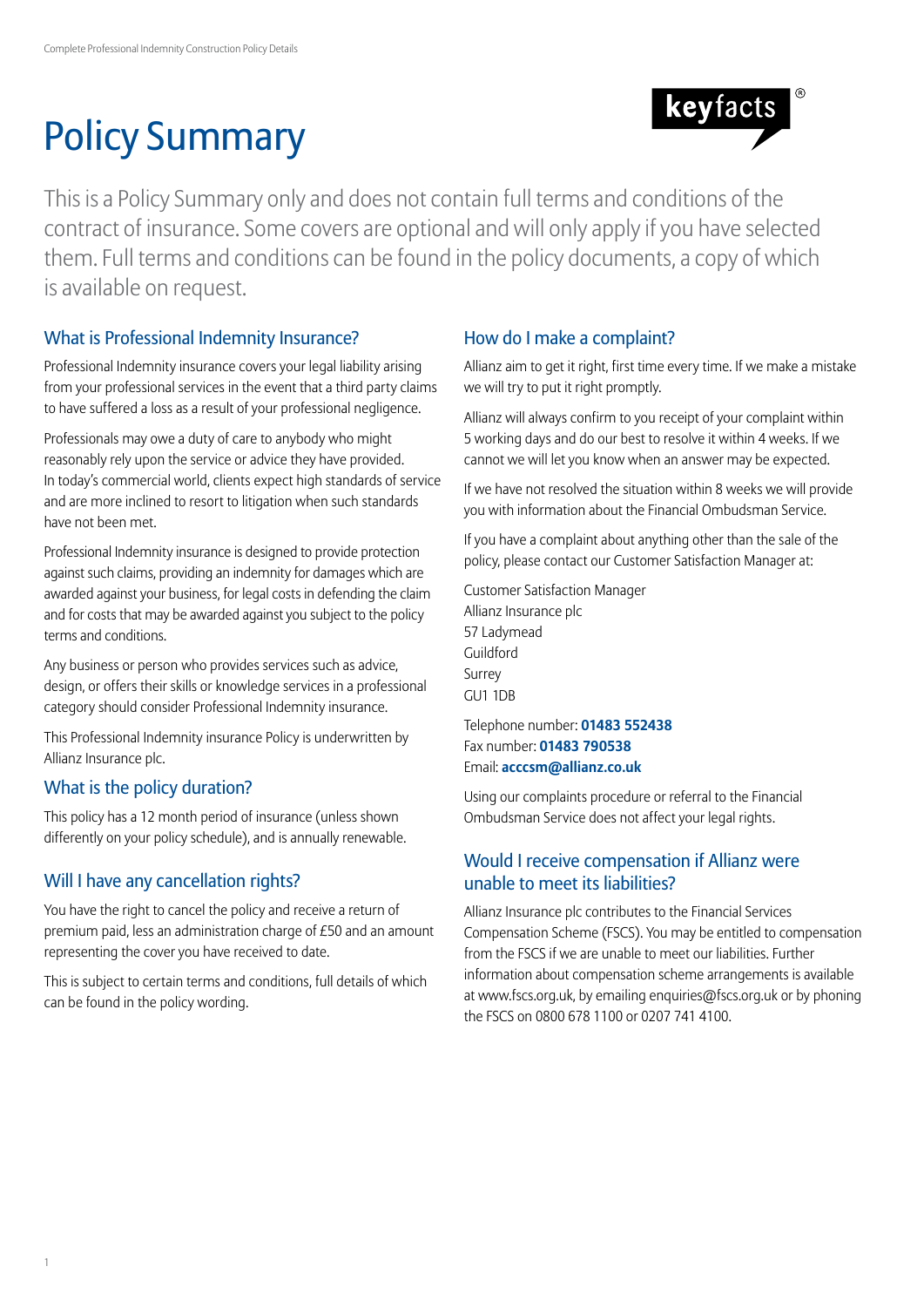## How do I make a claim?

If you need to claim, your dedicated claims handler will help and guide you through the process.

You can notify us of a claim by: Telephone: 0344 893 9500

Our claims helpline is available 24 hours a day, 7 days a week.

Post: Claims Division Allianz Insurance plc 500 Avebury Boulevard Milton Keynes MK9 2XX

Please have your policy number to hand and as much information about the claim as possible. For further information please see page 5.

### Please read the Policy

Please periodically review the policy and the policy schedule to make sure that it meets and continues to meet your needs and that you understand its terms, conditions, limits and exclusions.

If you wish to change anything or if there is any thing you do not understand please contact your insurance adviser.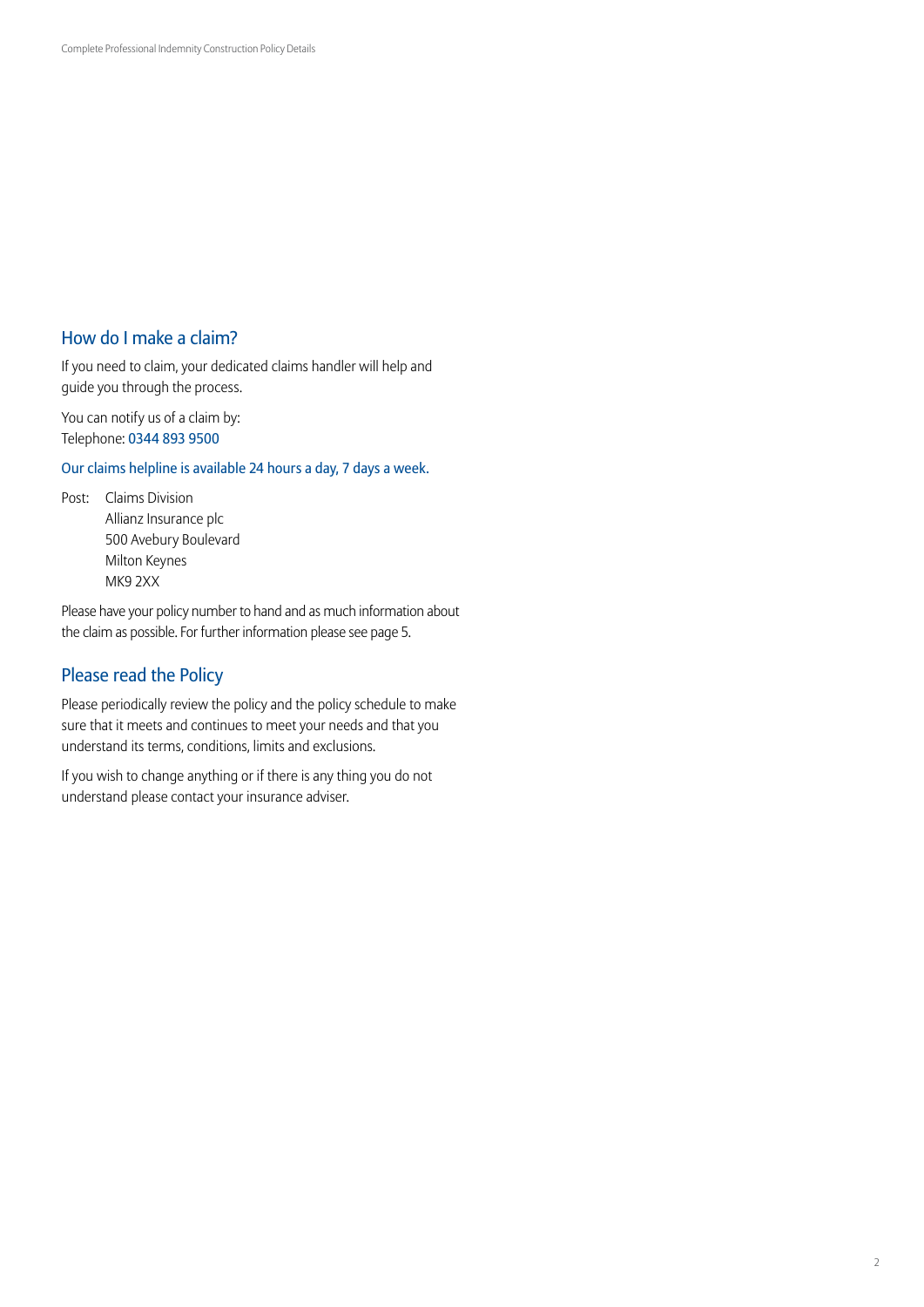## Core Cover

### **Key Features and Benefits Key Features and Benefits**

- Professional Indemnity Insurance provides indemnity for losses arising from civil liability (including liability for claimant's costs and expenses incurred) arising in connection with your professional services including:-
	- breach of professional duty
	- infringement of copyright or intellectual property rights
	- breach of confidentiality
	- defamation
	- and other types of civil liability, unless specifically excluded.
- Insured Person cover extends to include you, past and present partners (or members of limited liability partnerships), directors, employees and their personal representatives in the event of death, incapacity, insolvency or bankruptcy.
- Fraud and Dishonesty Cover liability of your business to any third party resulting from fraudulent or dishonest conduct of any employee unless condoned by a partner or director.
- Lost Documents Cover costs of replacing or restoring documents lost or damaged in transit or in your custody or control up to a maximum of £100,000 in the aggregate during the period of insurance. An Excess of £250 applies to this cover, unless an alternative amount is specified in the Schedule.
- Court Attendance Cover if attending court as a witness by any principal, partner, member, director or employee when defending a claim, a rate of £300 per person per day (£150 per person per day for employees) is applicable.
- Mitigation Cover– costs incurred in remediating or mitigating a loss or potential loss that may otherwise result in a claim subject to specific requirements.
- Specialist Consultants Cover claims resulting from any wrongful act of your specialist consultants, designers or subcontractors engaged in the performance of your professional services. Cover applies provided that you have not waived or otherwise impaired any rights of recourse against such persons.
- Asbestos Cover claims in connection with, based upon or attributable to the presence or release of asbestos containing materials. Cover is subject to a sub-limit of liability of £250,000 any one claim and in the aggregate.
- Collateral Warranty Cover claims arising from any collateral warranties, duty of care or similar agreements provided by you, to the extent that such liability would have attached to you in the absence of such contractual duty, term or agreement.

- Fitness for Purpose Cover claims arising out of any fitness for purpose warranty solely with respect to the design and/or specification of any works. Provided that the fitness for purpose warranty is in accordance with practice conventionally accepted as appropriate at the time of the execution of the works having regard to the size, scope and complexity of the project.
- Health & Safety Legislation Cover reasonable costs and expenses incurred with our prior written consent for defence of any proceedings first brought against you under the Health & Safety Legislation by any regulatory body or similar body where in our opinion defending such proceedings could prevent a concurrent or subsequent claim. Provided that we shall not be liable to pay:
	- a) unless the proceedings shall have arisen from a Wrongful Act committed by you in the performance of your professional services; or
	- b) where there is a subsequent plea of finding of guilt on the part of you; or
	- c) where in our opinion on the balance of probabilities the proceedings are unlikely to be defended successfully.

Cover is subject to a Sub-limit of Liability of 80% of the Defence Costs incurred up to a maximum amount of £250,000 any one claim and in the period of insurance.

- Pollution Cover claims arising out of the actual, alleged or threatened, sudden or accidental presence, discharge, dispersal, release, migration or escape of pollutants other than asbestos, nuclear or radioactive material of any sort.
- Joint Ventures Cover covers you against liability arising out of your professional services in respect of any joint venture, provided that you have previously declared to us all fees/ turnover received from any joint venture subject to specific requirements.
- Automatic Acquisitions Cover extends cover during the period of insurance to include another entity where you obtain control of the composition of the board of directors or more than half of the voting power; or a holding of more than half of the issued share capital subject to specific requirements.
- Defence Costs Cover covers defence costs incurred with our prior written consent.
- Innocent Non Disclosure we will not exercise our rights to avoid the insurance cover for innocent non-disclosure or innocent misrepresentation.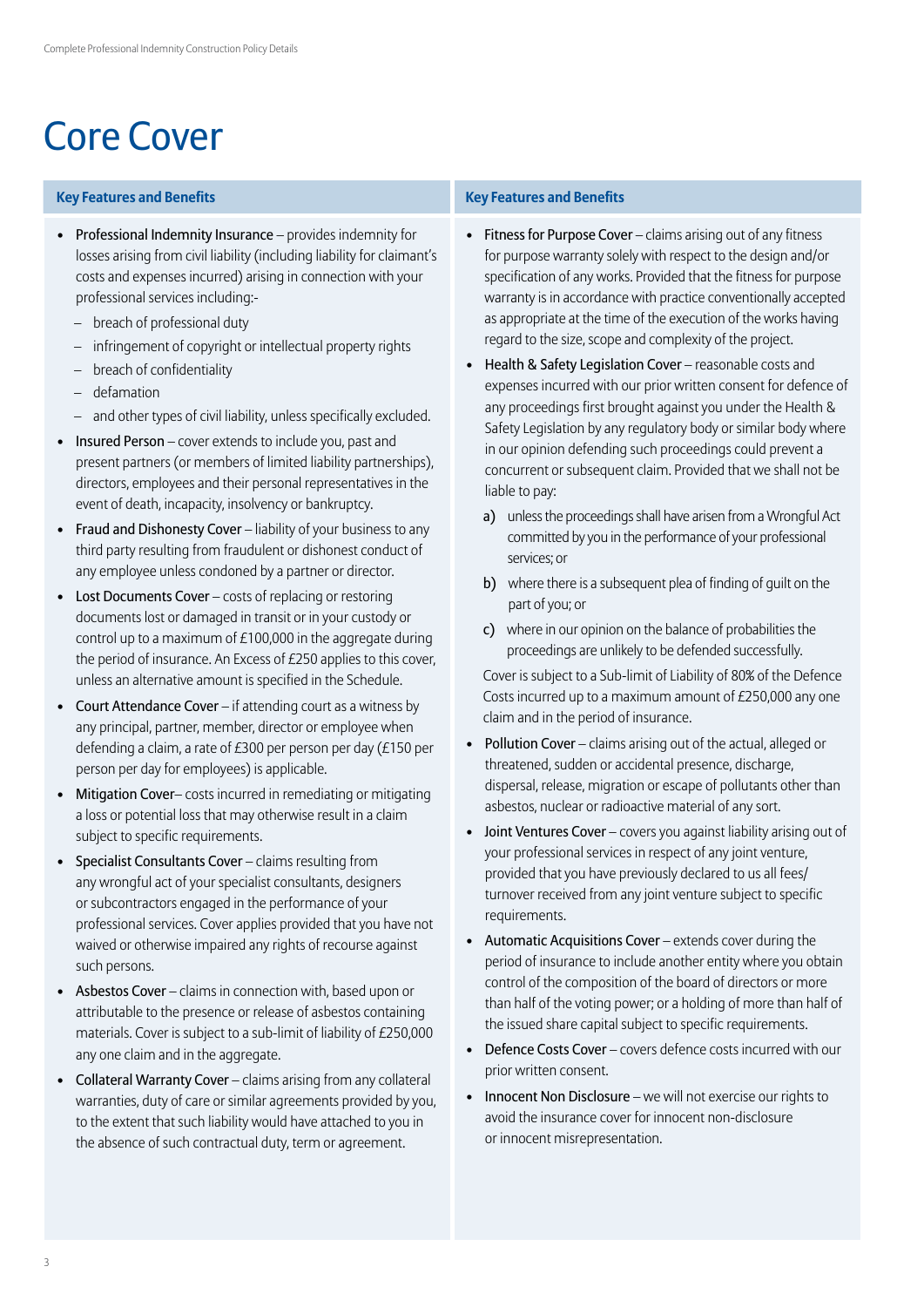- Claims Made Wording
	- the insurance covers claims first made against you, and/or circumstances that may lead to a claim, notified to us during the period of insurance
	- claims or circumstances which might give rise to a claim must be notified to us in writing as soon as reasonably possible and during the period of insurance.
- Adjudications
	- must be notified within two working days of your receipt of any notice of intention to adjudicate or at least 30 days before service by you of any notice of intention to adjudicate
	- immediate notice must be given to us of an ombudsman's review of a case connected with your professional services.
- Limit of Liability
	- the Limit of Liability is specified in the Schedule and applies on an "any one claim" basis without aggregate limitation in the period of insurance (unless stated otherwise in the Schedule)
	- Defence Costs are payable in addition to the Limit of Liability.
- Excess the insurance will be subject to an excess, shown in the Schedule, which is the amount you must contribute towards settlement of a claim. No excess applies to Defence Costs or Court Attendance Cover.
- Cover exclusions:
	- Asbestos arising out of, based upon or attributable to:
		- i) Bodily injury resulting from the presence or release or possible release of asbestos or asbestos containing materials in whatever form or quantity; or
		- ii) Asbestos inspections carried out by you.
	- Bodily injury/property damage unless arising from an actual or alleged failure to achieve the legally required standard of care, diligence and expertise in performing your professional services.
	- Contractual Liability except to the extent such liability would have attached to you in the absence of such contractual duty, term or agreement.
	- Pre-assessment of cost Failure to make an accurate preassessment of the cost of performing your professional services.
	- Directors' and Officers' Liability any Claim arising out of, based upon or attributable to any Claim made against an Insured in their capacity as a director, officer, trustee, Member or partner of the Company in respect of the performance or non-performance of their duties as a director, officer, trustee, Member or partner of the Company.

### **Significant Exclusions or Limitations Significant Exclusions or Limitations**

- Employers' Liability any Claim by any person for bodily injury, sickness, disease or death incurred, contracted or occurring whilst under a contract of service or apprenticeship with an Insured or for any breach of any obligation owed by an Insured as an employer.
- Employment Practice Violation any Claim arising out of, based upon or attributable to any act, error or omission with respect to any employment or prospective employment of any past, present, future or prospective employee or Insured Person of any Company.
- Infrastructure arising out of, based upon or attributable to software or mechanical failure, electrical failure, including any electrical power interruption, surge, brown out or black out, or telecommunications or satellite systems failure, outside the direct control of an Insured.
- Insolvency Insolvency administration or receivership of your business.
- Manufacturing liability arising out of, based upon or attributable to any manufacturing defect in any product.
- Fitness for purpose arising out of, based upon or attributable to any of the following:
	- i) where the contract for the works has not defined the intended purpose and use of such works:
	- ii) any unforeseen ground conditions;
	- iii) process engineering other than where the process engineering relates to the structured integrity of the works;
	- iv) Pollution; or
	- v) defective workmanship or materials.

This exclusion shall only apply in respect of any fitness for purpose warranty.

- Surveys and valuations unless undertaken by, or under the direct supervision of, a properly qualified person.
- Adjudications where the adjudicator is not independent or which do not allow for the adjudicator's decision to finally determine the dispute or allow the adjudicator to disregard the legal entitlements of the parties or which place any conditions upon the timing of commencement of proceedings.
- Prior Claims/circumstances Previous claims or circumstances.
- Prior Acts before the Retroactive Date stated in your Schedule.
- Trade debts incurred or guarantee given by you for a debt.
- U.S.A./Canada Claims brought in the United States of America or Canada.
- War or Terrorism
- Sanctions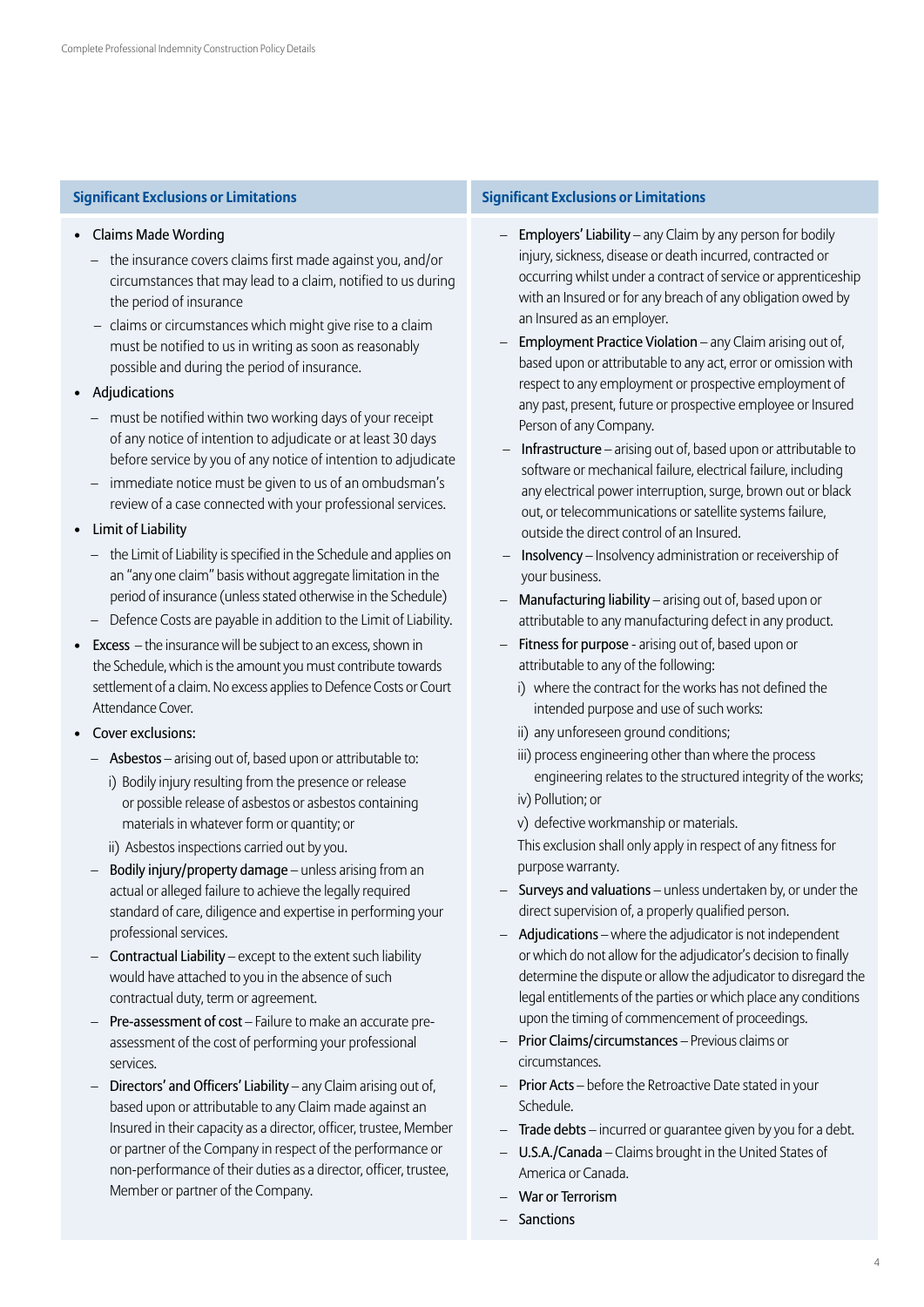# Additional Information

## How do I make a claim?

If you need to claim, your dedicated claims handler will help and guide you through the process.

You can notify us of a claim by:

### Telephone: **0344 893 9500**

Post: Claims Division Allianz Insurance plc 500 Avebury Boulevard Milton Keynes MK9 2XX

### **Lines are open from 9am to 5pm, Monday to Friday.**

## What to expect when making a claim

Allianz aims to deal with your claim promptly and fairly. We will update you on the progress of your claim by email, mail or by phone – whichever you prefer.

Depending on the type of claim and value involved, we may:

- forward a claim form for you to complete and sign
- ask you for additional information (eg,photographs)
- appoint an independent expert to deal with your claim
- arrange for a member of our claims team to visit you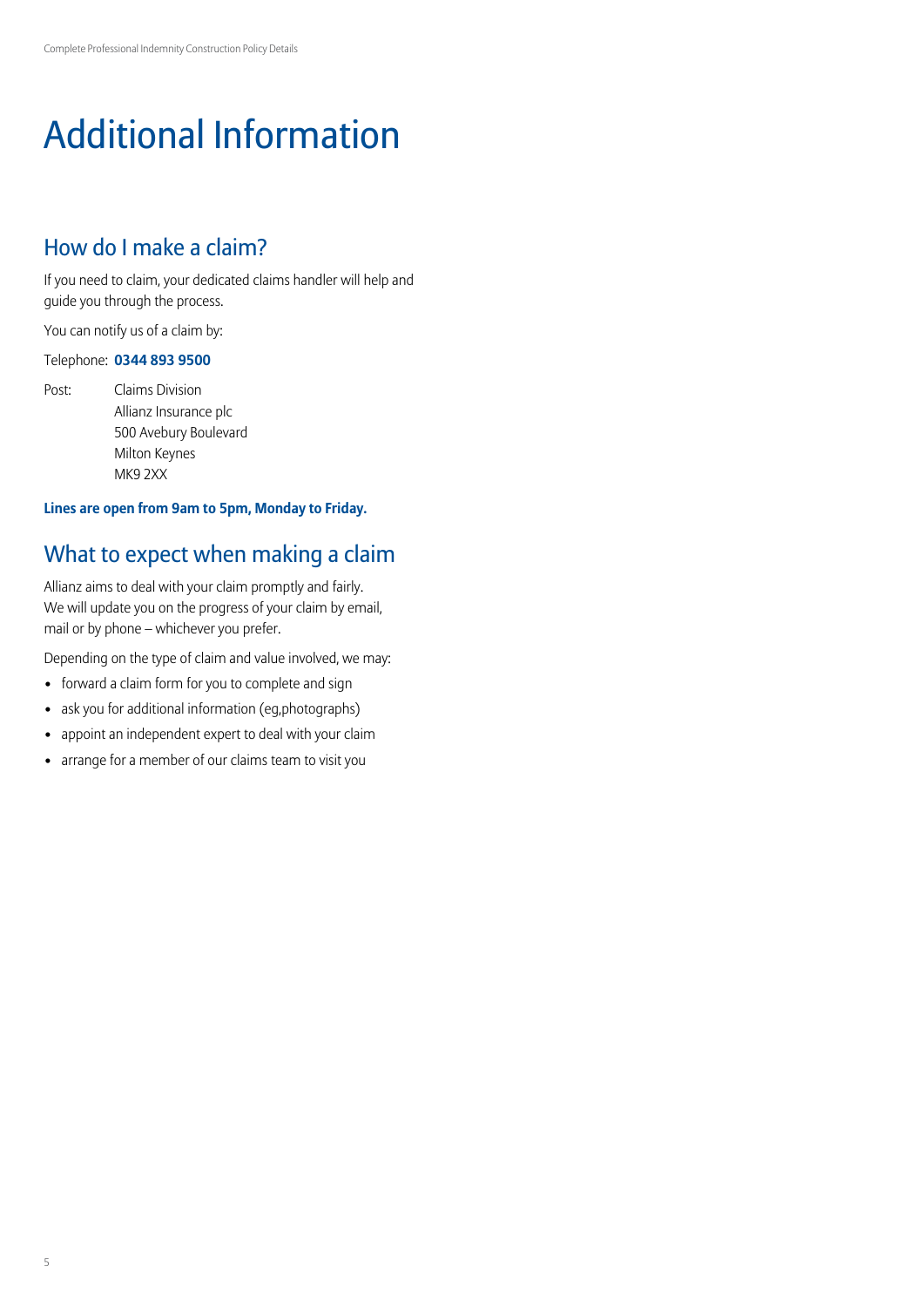## Data Protection

Allianz Insurance plc together with other companies within the Allianz SE group of companies ("Allianz Group") may use the personal and business details you have provided or which are supplied by third parties including any details of directors, officers, partners and employees (whose consent you must obtain) to:

- provide you with a quotation, deal with the associated administration of your Policy and to handle claims;
- search credit reference, credit scoring and fraud agencies who may keep a record of the search;
- share with other insurance organisations to help offset risks, administer your Policy, for statistical analysis, and to handle claims and prevent fraud;
- support the development of our business by including your details in customer surveys, for market research and business reviews which may be carried out by third parties acting on our behalf.

Allianz Group may need to collect and process data relating to individuals who may benefit from the Policy ("Insured Persons"), which under the Data Protection Act is defined as sensitive (such as medical history of Insured Persons) for the purpose of evaluating the risk and/or administering claims which may occur. You must ensure that you have explicit verbal or written consent from the Insured Persons to such information being processed by Allianz Group and that this fact is made known to the Insured Persons.

Telephone calls may be recorded for our mutual protection, training and monitoring purposes. Under the Data Protection Act 1998 individuals are entitled to request a copy of all the personal information Allianz Insurance plc holds about them. Please contact the Customer Satisfaction Manager, Allianz Insurance plc, 57 Ladymead, Guildford, Surrey, GU1 1DB. Personal details may be transferred to countries outside the EEA. They will at all times be held securely and handled with the utmost care in accordance with all principles of English law. By applying for and/or entering into this insurance Policy you will be deemed to specifically consent to the use of your data and your insurance Policy data in this way and for these purposes and that your directors, officers, partners, and employees have consented to our using their details in this way.